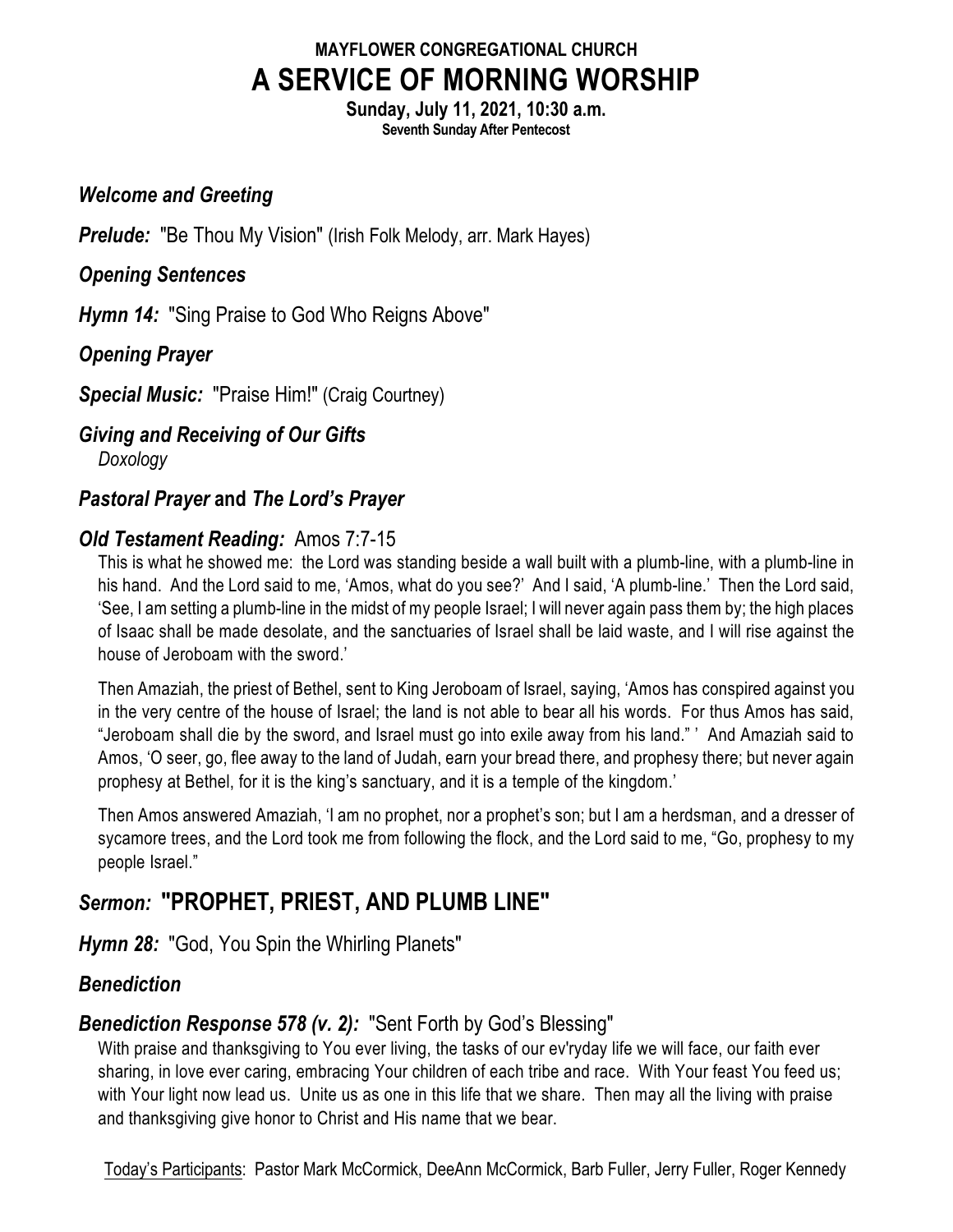#### **THE TRIUNE GOD Sing Praise to God Who Reigns Above** Bohemian Brethren's Kirchengesänge, 1566 Johann J. Schütz, 1640-1690 Trans. by Frances E. Cox, 1812-1897 1. Sing praise to God who The reigns a - bove. God's al - might 2. What **His** pow'r hath made, y 3. Then my glad -L all some way  $a - long$ , 4. O who name Christ's ho - ly name, Give ve ⌒ The God God of all cre tion, of pow'r, the a gra-cious mer glow cy keep eth;  $\mathbf{B} \mathbf{y}$ morn-ing  $\alpha$ Thy sing a - loud prais  $\overline{a}$ es. That men may hear the God all praise glo All who own His and ry; ye The God of love, God of our sal va tion; With eve - ning shade watch-ful eye With -**His**  $ne'er$ sleep eth: voice un-wea Be grate - ful song My ried rais es: pow'r, pro-claim  $\mathbf{A}$ loud the won drous sto ry! Cast  $\overline{a}$  $ev - 'ry$ heal - ing balm my soul He fills, And faith - less His might, Lo! the king - dom  $of$ all *is* and in just joy -  $\text{ful}$  $in$ the Lord, my heart, Both soul and bod - $\mathbf{y}$ each false from his throne, The  $\mathbf{i}$ dol Lord is God,  $\overline{\phantom{a}}$ and

"He," "Him," or "His" may be replaced by "God('s)" or "You(r)."

**MIT FREUDEN ZART** 8.7.8.7.8.8.7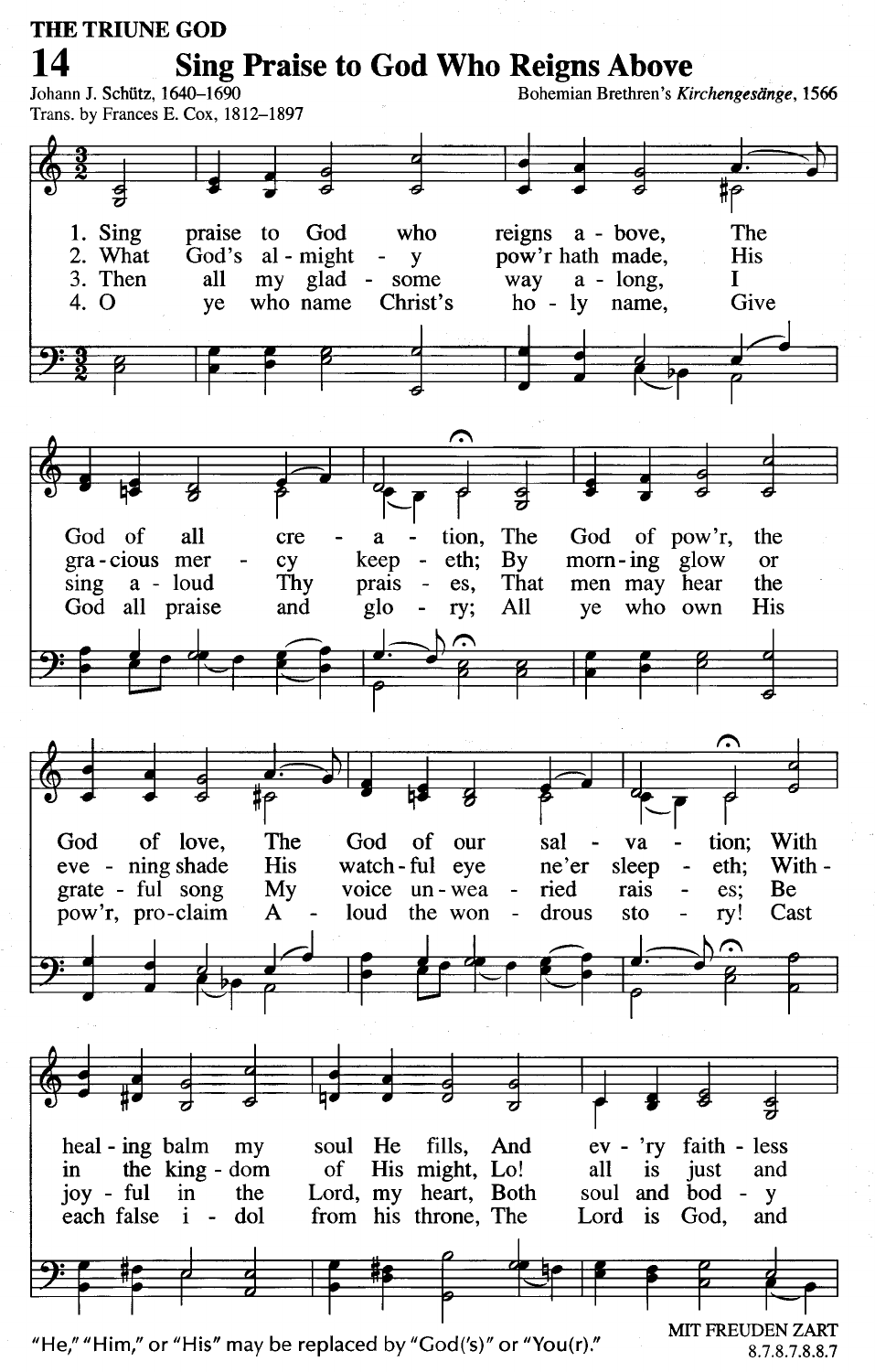**THE TRIUNE GOD** 



Loving God, our hearts are filled with praise when we contemplate Your wonderful and marvelous works. We cannot contain our gratitude for the unending grace which You bestow upon us. Even when we believe we see the fullness of Your love working in our lives, help us to understand that we are seeing only a glimpse of Your immense capacity for loving Your children.

We praise You for Your mercy and compassion when we face difficulty. We praise You for Your help and guidance when we feel lost and alone. We praise You for Your gentleness when we feel vulnerable. We praise You for Your strength when we feel weak and unsure. For Your greatness surpasses every earthly might, O God, and Your generosity in all things exceeds our expectations. Praise be to You, O God, the source of our deepest joy and the very foundation of our faith. In Jesus' name we pray. Amen.

Rev. Lisa Howes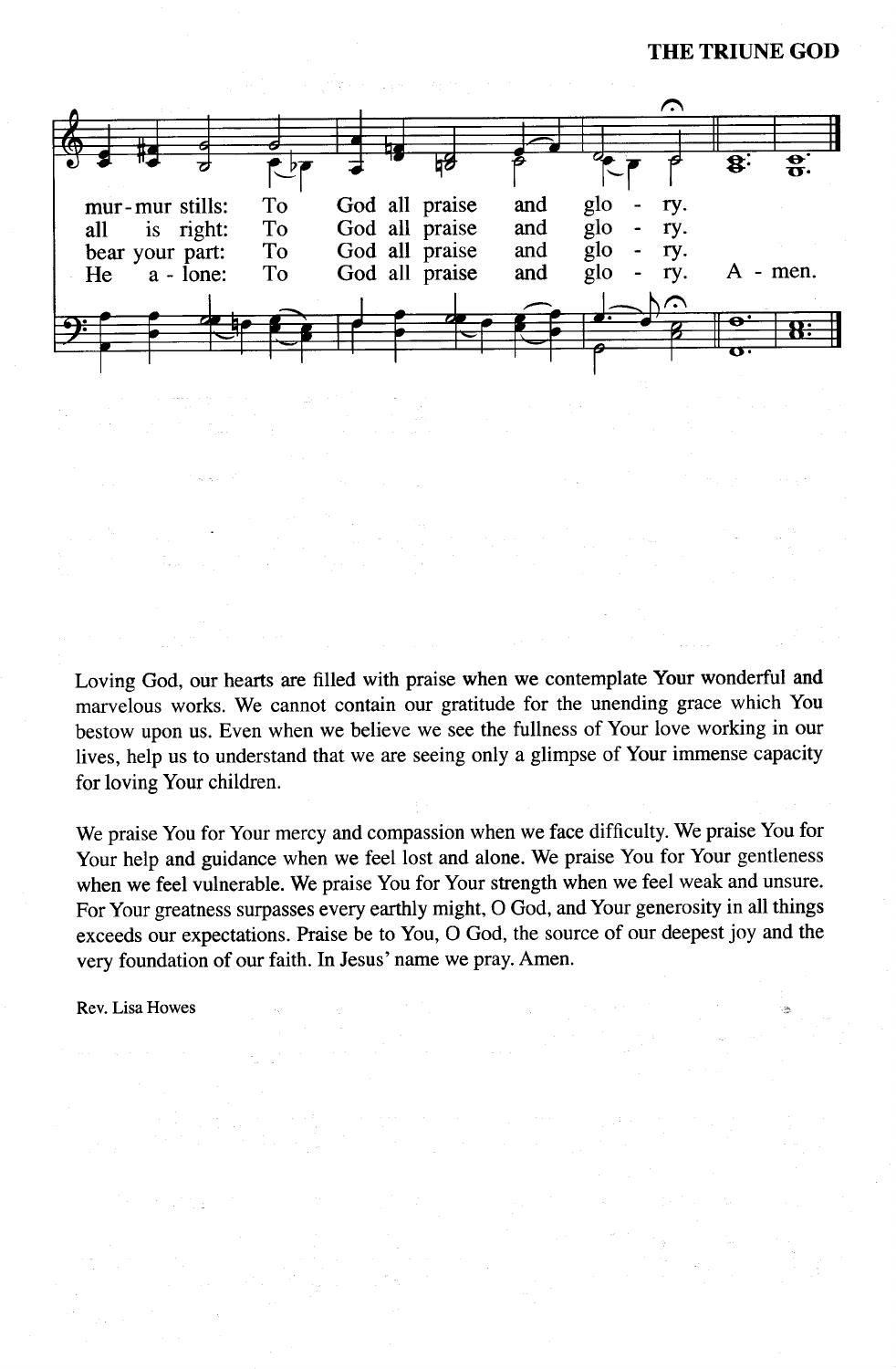#### THE TRIUNE GOD **God, You Spin the Whirling Planets Traditional American Melody** Jane Parker Huber, 1926-John Wyeth's Repository of Sacred Music, Part II, 1813 whirl-ing plan - ets, Fill the and 1. God, You spin the seas 2. You have called be faith - ful In our life and **us** to 3. God, Your still  $cre - at - ing$ , Call-ing to will is **us** Mold the moun-tains, fash-ion blos-soms, Call spread the plain, forth  $min$  - is - try. We re - spond  $in$ grate-ful wor - ship Joined in re - veal us fresh vis - tas Where there's made new, **Now** to life



Text © 1978, alt. © 1987, Jane Parker Huber, admin. Westminster John Knox Press